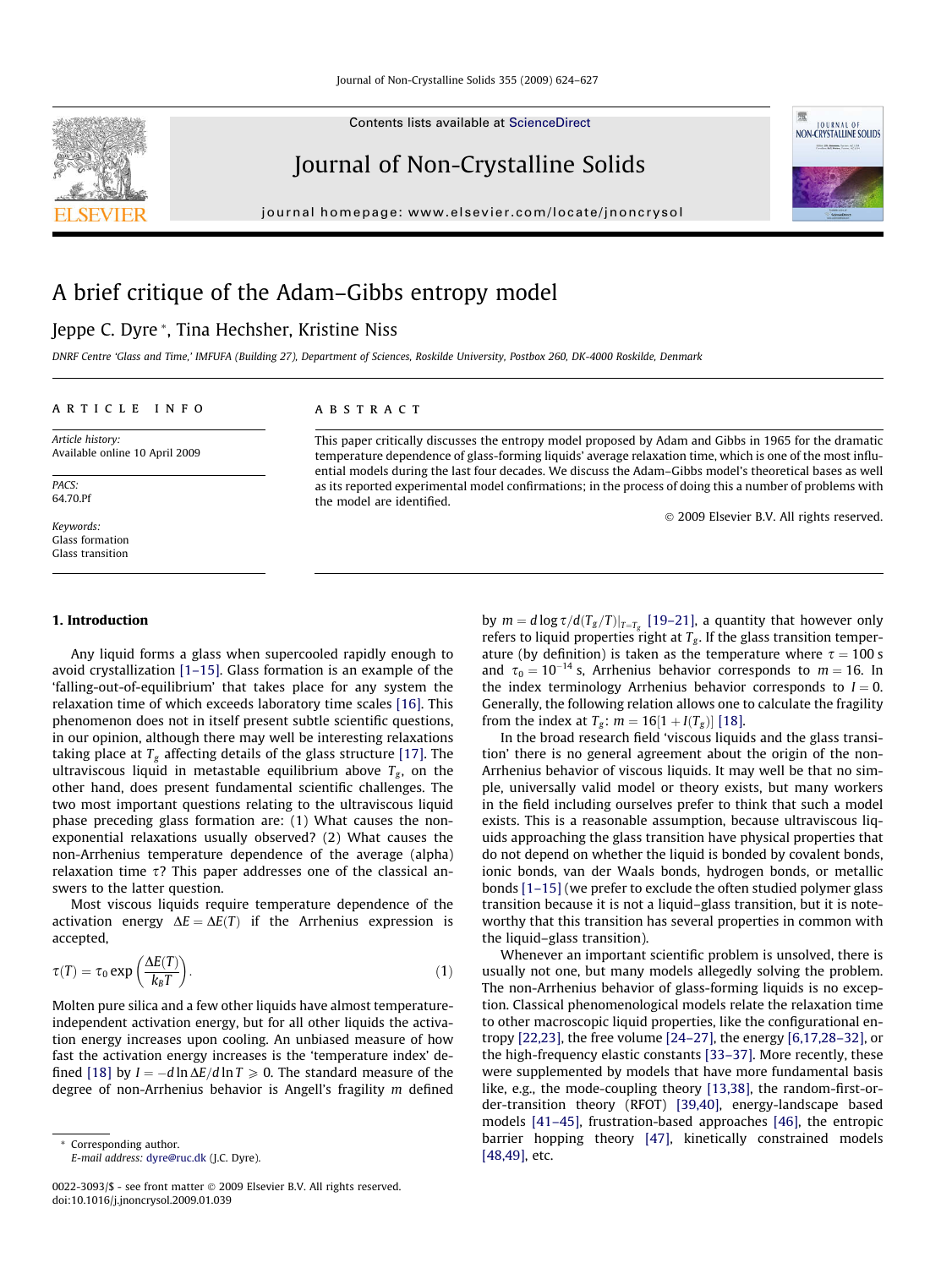<span id="page-1-0"></span>This paper deals with one of the most popular classical models, the Adam–Gibbs entropy model [\[23\].](#page-3-0) We first briefly review the model and how it was traditionally supported by experiment (Section 2). In Section 3 critiques of the model are presented, relating to both the model's theoretical basis and its experimental validation. Many of these arguments have been made before, but we felt it would be useful to collect them into one paper. Section [4](#page-2-0) concludes.

#### 2. The Adam–Gibbs entropy model

### 2.1. Assumptions and model prediction

According to the Adam–Gibbs model the liquid's relaxation time is controlled by the configurational entropy  $S_c(T)$ . This quantity is defined by subtracting the vibrational entropy,  $S_{vib}(T)$ , from the entropy S:  $\mathcal{S}_\text{c}(T) = \mathcal{S}(T) - \mathcal{S}_\text{vib}(T).$  This separation of entropy into two contributions is much in the spirit of the energy landscape paradigm that was subsequently formulated by Goldstein [\[41\]](#page-3-0) and Stillinger [\[50\]](#page-3-0), where vibrations around a potential energy minimum (an inherent state) are occasionally interrupted by thermally activated transitions to another minimum.

The Adam–Gibbs model's activation energy obeys

$$
\Delta E(T) \propto \frac{1}{S_c(T)}.\tag{2}
$$

This is justified as follows. Any molecular rearrangement is a thermally activated transition that involves all molecules of a 'cooperatively rearranging region.' Such a region is defined as a 'subsystem of the sample which, upon a sufficient fluctuation in energy (or, more correctly, enthalpy), can rearrange into another configuration independently of its environment.' Three crucial ideas/assumptions go into the model: (1) The activation energy is proportional to region volume. This is justified by writing the change in Gibbs free energy upon activation as a chemical potential change  $\Delta \mu$  times volume and assuming that 'in a good approximation the dependence of  $\Delta \mu$  on temperature and region volume can be neglected.' (2) There is a lower limit to the size of a cooperatively rearranging region since it must have at least two configurations 'available to it, one in which the region resides before the transition and another one to which it may move.' (3) The cooperatively rearranging regions are 'independent and equivalent subsystems,' i.e., there are only insignificant interactions of any given region with its surroundings.

#### 2.2. The model's attractive scenario

The Adam–Gibbs model connects two of the most fundamental concepts of physics: Entropy and Time. The model is aesthetically attractive by having this property – the only other quantitative connection of entropy and time that we can think of is that of black hole thermodynamics as theorized by Hawking and others (the fact that entropy cannot decrease for an isolated system is a qualitative entropy-time connection). The entropy model has the further beauty of connecting the observed dramatic slowing down to the Kauzmann paradox and the theory of phase transitions. Recall that the Kauzmann paradox is the observation that the supercooled liquid's excess entropy  $S_{\text{exc}}$  (the liquid entropy minus the crystal entropy at the same temperature) extrapolates to zero at a temperature  $T_K$  not far below  $T_g$  [\[3\].](#page-2-0) Unless something rather dramatic happens invalidating this extrapolation, the liquid's entropy would fall below the crystal's if the liquid could be equilibrated close to and below  $T_K$ . But if – as usually done – the excess entropy is identified with the configurational entropy (a point returned to below),

$$
S_{\text{exc}}(T) \cong S_{\text{c}}(T),\tag{3}
$$

the Adam–Gibbs (AG) model solves the Kauzmann paradox: By Eq. (2) the relaxation time diverges to infinity as the liquid is cooled towards  $T_K$ . This means that the liquid cannot equilibrate close to  $T_K$ , implying that the glass transition must take place above  $T_K$ , no matter how slowly the liquid is cooled.

Based on Eq. (3) the AG model presents a scenario that predicts an underlying phase transition to a state of zero configurational entropy and infinite relaxation time. Thus the model explains the dramatic relaxation-time increase as a consequence of the approach to a phase transition. The predicted slowing down extends over a broader temperature range and is much more dramatic than the usual critical slowing down for second order phase transitions where  $\tau \propto |T - T_c|^{-\kappa}$  [\[51\],](#page-3-0) but the idea is the same. In this way, the paradigm of second order phase transitions comes into play for the glass transition problem.

The above explains the AG model's attraction in general, theoretical terms. Its main attraction, however, is probably the fact that it appears to explain experiments. We shall not detail the evidence for this here, but refer the reader to the several excellent reviews [\[8,10,11,52\]](#page-2-0). In many cases the experimental evidence for the AG model relates it to the Vogel–Fulcher–Tammann (VFT) empirical equation for the relaxation time:

$$
\tau(T) = \tau_0 \exp\left(\frac{A}{T - T_0}\right).
$$
\n(4)

Close to  $T_K$  the configurational entropy  $S_c(T)$  may be expanded to first order:  $S_c(T) \propto T - T_K$ , implying that to lowest order the AG model predicts

$$
T_K = T_0. \tag{5}
$$

This prediction has been compared to experiment on many liquids. The general picture reported in numerous papers is that the AG model is obeyed for most, if not all systems studied [\[52,53\].](#page-3-0) These include chemically quite different systems with widely differing glass transition temperatures.

#### 3. Critiques of the AG entropy model

#### 3.1. Model assumptions

As mentioned, the three basic assumptions of the AG model are: (1) The activation energy is proportional to the region volume,  $\Delta E(T) \propto V_{\text{reg}}(T)$ . (2) A region must have at least two configurations, i.e., its configurational entropy is larger than  $k_B$  ln 2; (3) The 'region assumption' that regions are independent and equivalent subsystems of the liquid. None of points (1)–(3) are compelling: Molecular rearrangements take place in almost perfect crystals via diffusing vacancies or interstitials, and in a plastic crystal, for instance, one might well have molecular reorientations happening without either Assumption (1) or (2) being obeyed. This is also an example where Assumption (3) breaks down. Even if Assumption (3) holds, however, it is not necessary that a region must have a minimum configurational entropy in order to allow for transitions; also for a low configurational entropy a region would have many states 'available to it' if differing energies are allowed for.

Assumption (1), which is responsible for the non-Arrhenius behavior and the relaxation time divergence as  $T \rightarrow T_K$ , was justified by the suggestion that the chemical potential difference between initial and transition state (barrier) is region-size independent. The question is how well defined a chemical potential difference is for this situation particularly in view of the small region sizes inferred from experiment that makes it difficult to justify ignoring the interactions with the surroundings, see below.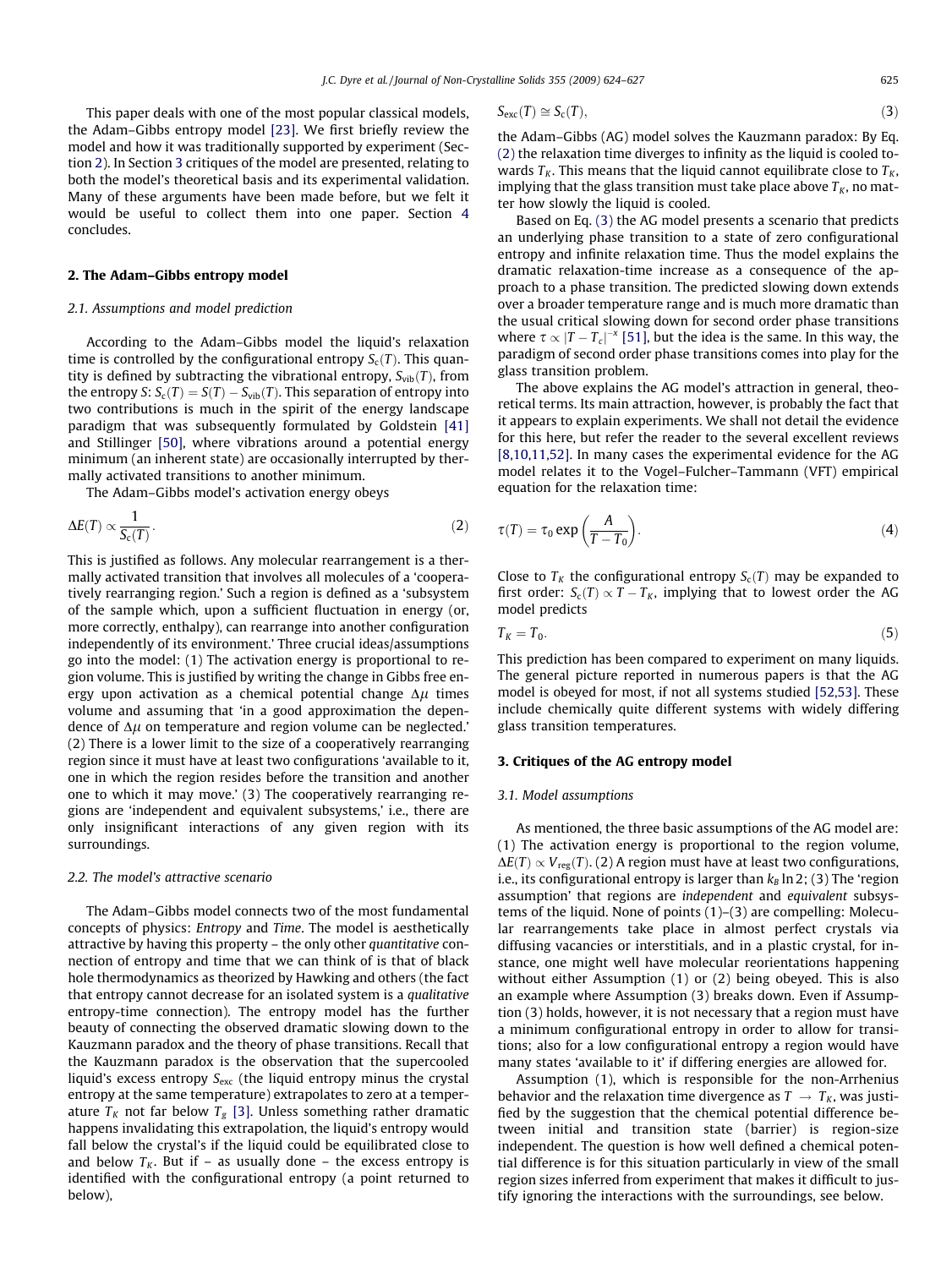<span id="page-2-0"></span>Finally, returning to the region Assumption (3) we note that it can only be justified if regions are very large. As an analogue, note that even for rather large 'regions,' nucleation theory must take into account interactions with the surrounding liquid in order to arrive at realistic predictions. It is not clear why the same should not be done in the Adam–Gibbs theory; indeed, this is done in the more sophisticated RFOT entropy model of Wolynes and coworkers [\[39,40\]](#page-3-0).

Suppose that we nevertheless accept Assumptions (1)–(3) and go ahead by comparing to experiment. When this is done one typically arrives at regions containing 4–8 molecules [11,54] close to the glass transition. At higher temperatures regions must be even smaller, because it is the increasing regions size upon cooling that is responsible for the non-Arrhenius behavior. The small region sizes of experiment presents a serious challenge to the AG entropy model, because such small regions cannot reasonably be regarded as independent with region-region interactions that may be ignored; every molecule must interact with molecules of other regions as much as with the molecules within its region.

Suppose that one nevertheless accepts the AG idea that the configurational entropy controls the relaxation time's temperature dependence and also accepts Eq. [\(3\)](#page-1-0) that allows for the entropy model to be tested in experiment. Then, as mentioned, the relaxation time becomes infinite at  $T_K$  where the equilibrium state of the liquid has zero configurational entropy – the 'ideal glass' state [\[55,56\].](#page-3-0) This state cannot be reached experimentally, of course, but one may still ask what is its nature. A state of zero entropy is unique like a perfect crystal, so one would expect that some simple description of it can be given. Except for the random close packing of hard spheres (the uniqueness of which is questioned), we are not aware of attempts to describe the ideal glassy state in structural terms. This does not rule out that such a description exists, but one would imagine it to be fairly simple (like a quasi-crystal) and thus to have been identified long ago.

#### 3.2. The AG entropy model's experimental validation

Despite the above arguments, suppose that we accept the AG entropy model's prediction Eq. [\(2\).](#page-1-0) Unfortunately, configurational entropy cannot be measured. For many years this problem was solved by arguing as follows: ''The vibrational properties of glass and crystal are very similar, and very similar to the liquid's highfrequency vibrational properties (i.e., on time scales much shorter than those of the alpha (main) relaxation time). Since the crystalline state has practically zero configurational entropy, the crystal entropy provides a good estimate of the liquid's vibrational entropy. Thus by subtracting crystal entropy from liquid entropy one finds the liquid's configurational entropy (Eq. [\(3\)\)](#page-1-0)".

There is now a growing recognition that the above reasoning is problematic [15,57–59]. Dating back to the 1950s, in fact, it was known from sound velocity measurements that the liquid's highfrequency sound velocity is generally much more temperature dependent than that of the crystal or glass phases [5,60,61]. It is easy to understand why this is so if one adopts the simple-minded assumption that the high-frequency sound velocity is a function of density: The thermal expansion coefficient is generally considerably larger in the liquid than in the solid phases (crystal or glass). In this simple approach, the vibrational entropy is a (logarithmic) function of the vibrational force constants that determine the high-frequency sound velocity, so the vibrational entropy is considerably more temperature dependent in the liquid than in the crystal. This severely weakens Eq. [\(3\).](#page-1-0) An illustration of the problem with Eq. [\(3\)](#page-1-0) is the fact that it is not generally true that a liquid must have larger entropy than the same temperature crystal: Both in the cases involving so-called inverse melting [\[62,63\]](#page-3-0) and for the classical hard sphere system, the crystalline phase has larger entropy than the liquid.

Suppose that we nevertheless accept Eq. [\(3\)](#page-1-0). Then at the Kauzmann temperature  $T_K$  there is a second order phase transition to the ideal glassy state – if the liquid has the infinite time needed to equilibrate. But  $T_K$  is identified by extrapolation, and one may well question how reliable the extrapolation is. This question arises, in particular, if one accepts that  $T_g$  is close to a genuine phase transition as predicted by the AG model. It seems quite possible that the liquid entropy may 'bend over' and stay above the crystalline entropy right down to zero temperature [\[64–66\]](#page-3-0). This would imply  $T_K = 0$ .

Suppose that we nevertheless accept that data conform to Eq. [\(5\)](#page-1-0) – the intriguing connection of a purely dynamic temperature  $(T_0)$  with a purely thermodynamic one  $(T_K)$ . Very recently the VFT equation's predicted divergence was questioned in a paper that compiled accurate data for the dielectric relaxation time's temperature dependence for 42 organic liquids [\[67\].](#page-3-0) The conclusion was that, while the VFT equation does work well as a mathematically simple representation of data, there is no evidence for any dynamic divergence; in other words, there is no evidence that  $T_0$  exists [\[68\].](#page-3-0)

Suppose that we nevertheless accept both the extrapolation usually carried out in order to identify  $T_K$  and the existence of the VFT  $T_0$ . Then a simple experimental test of the entropy model is the prediction Eq. [\(5\)](#page-1-0). Numerous papers published the last 30 years have reported confirmation of Eq. [\(5\);](#page-1-0) indeed this appears to be one of the strongest experimental arguments for the AG entropy model. In 2003, however, Tanaka compiled a large amount of data and concluded that Eq. [\(5\)](#page-1-0) is disobeyed [\[69\]](#page-3-0).

#### 4. Concluding remarks

The classical Adam–Gibbs scenario presents several challenges. Thus if entropy is the variable controlling the relaxation time, it seems that more advanced approaches are needed. There are, however, alternatives like the elastic models that date back to the 1940s [15]. According to the shoving model [15,33], one of the elastic models, the activation energy is proportional to the instantaneous shear modulus  $G_{\infty}$ . This quantity is quite temperature dependent in viscous liquids, in fact precisely enough to explain the non-Arrhenius behavior [\[70\]](#page-3-0). Since  $G_{\infty}$  cannot diverge, there is no underlying phase transition, so the elastic model scenario differs qualitatively from that of the AG entropy model.

#### References

- [1] G. Tammann, J. Soc. Glass Technol. 9 (1925) 166.
- [2] F. Simon, Z. Anorg. Allg. Chem. 203 (1931) 219.
- [3] W. Kauzmann, Chem. Rev. 43 (1948) 219.
- [4] G.P. Johari, J. Chem. Educ. 51 (1974) 23.
- [5] G. Harrison, The Dynamic Properties of Supercooled Liquids, Academic, New York, 1976.
- [6] S. Brawer, Relaxation in Viscous Liquids and Glasses, American Ceramic Society, Columbus, Ohio, 1985.
- G.W. Scherer, Relaxation in Glass and Composites, Wiley, New York, 1986.
- C.A. Angell, J. Non-Cryst. Solids 131 (1991) 13.
- [9] P.G. Debenedetti, Metastable Liquids: Concepts and Principles, Princeton University Press, Princeton, 1996.
- [10] C.A. Angell, K.L. Ngai, G.B. McKenna, P.F. McMillan, S.W. Martin, J. Appl. Phys. 88 (2000) 3113.
- [11] C. Alba-Simionesco, C. R. Acad. Sci. Paris (Ser. IV) 2 (2001) 203.
- [12] E. Donth, The Glass Transition, Springer, Berlin, 2001.
- [13] S.P. Das, Rev. Mod. Phys. 76 (2004) 785.
- [14] K. Binder, W. Kob, Glassy Materials and Disordered Solids: An Introduction to their Statistical Mechanics, World Scientific, Singapore, 2005.
- [15] J.C. Dyre, Rev. Mod. Phys. 78 (2006) 953.
- [16] J.C. Dyre, Phys. Today (January) (2008) 15.
- [17] J.C. Dyre, Phys. Rev. Lett. 58 (1987) 792.
- [18] J.C. Dyre, N.B. Olsen, Phys. Rev. E 69 (2004) 042501.
- [19] D.J. Plazek, K.L. Ngai, Macromolecules 24 (1991) 1222.